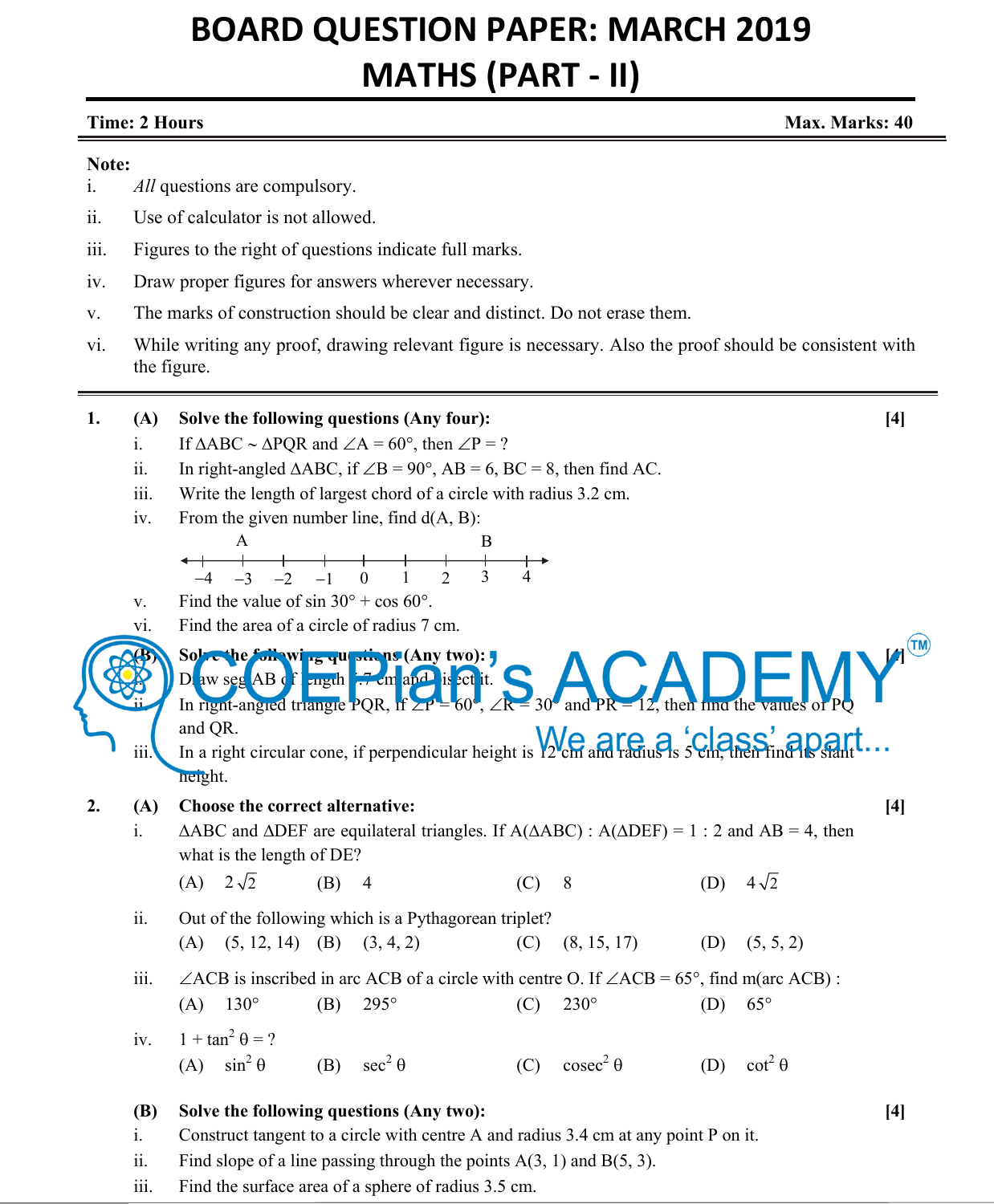

 $=$   $\frac{1}{2}$   $\frac{1}{2}$   $\frac{1}{2}$   $\frac{1}{2}$   $\frac{1}{2}$   $\frac{1}{2}$   $\frac{1}{2}$   $\frac{1}{2}$   $\frac{1}{2}$   $\frac{1}{2}$   $\frac{1}{2}$   $\frac{1}{2}$   $\frac{1}{2}$   $\frac{1}{2}$   $\frac{1}{2}$   $\frac{1}{2}$   $\frac{1}{2}$   $\frac{1}{2}$   $\frac{1}{2}$   $\frac{1}{2}$   $\frac{1}{2}$   $\frac{1}{2$ 

 $\therefore$   $\angle PQR \cong \angle PSR$  ...(Angles equal in measure are congruent)

 iii. How many solid cylinders of radius 6 cm and height 12 cm can be made by melting a solid sphere of radius 18 cm? **Activity:** Radius of the sphere,  $r = 18$  cm

For cylinder, radius  $R = 6$  cm, height  $H = 12$  cm

- 
- $\therefore$  Number of cylinders can be made =  $\frac{\text{Volume of the sphere}}{\sqrt{1-\frac{1}{n}}}\right)$  $=$   $\frac{1}{2}$   $\frac{1}{2}$   $\frac{1}{2}$   $\frac{1}{2}$   $\frac{1}{2}$   $\frac{1}{2}$   $\frac{1}{2}$   $\frac{1}{2}$   $\frac{1}{2}$   $\frac{1}{2}$   $\frac{1}{2}$   $\frac{1}{2}$   $\frac{1}{2}$   $\frac{1}{2}$   $\frac{1}{2}$   $\frac{1}{2}$   $\frac{1}{2}$   $\frac{1}{2}$   $\frac{1}{2}$   $\frac{1}{2}$   $\frac{1}{2}$   $\frac{1}{2$  $\frac{4}{3} \pi r^3$  $=$   $\frac{1}{2}$   $\frac{1}{2}$   $\frac{1}{2}$   $\frac{1}{2}$   $\frac{1}{2}$   $\frac{1}{2}$   $\frac{1}{2}$   $\frac{1}{2}$   $\frac{1}{2}$   $\frac{1}{2}$   $\frac{1}{2}$   $\frac{1}{2}$   $\frac{1}{2}$   $\frac{1}{2}$   $\frac{1}{2}$   $\frac{1}{2}$   $\frac{1}{2}$   $\frac{1}{2}$   $\frac{1}{2}$   $\frac{1}{2}$   $\frac{1}{2}$   $\frac{1}{2$  $\frac{4}{3}$  × 18 × 18 × 18 3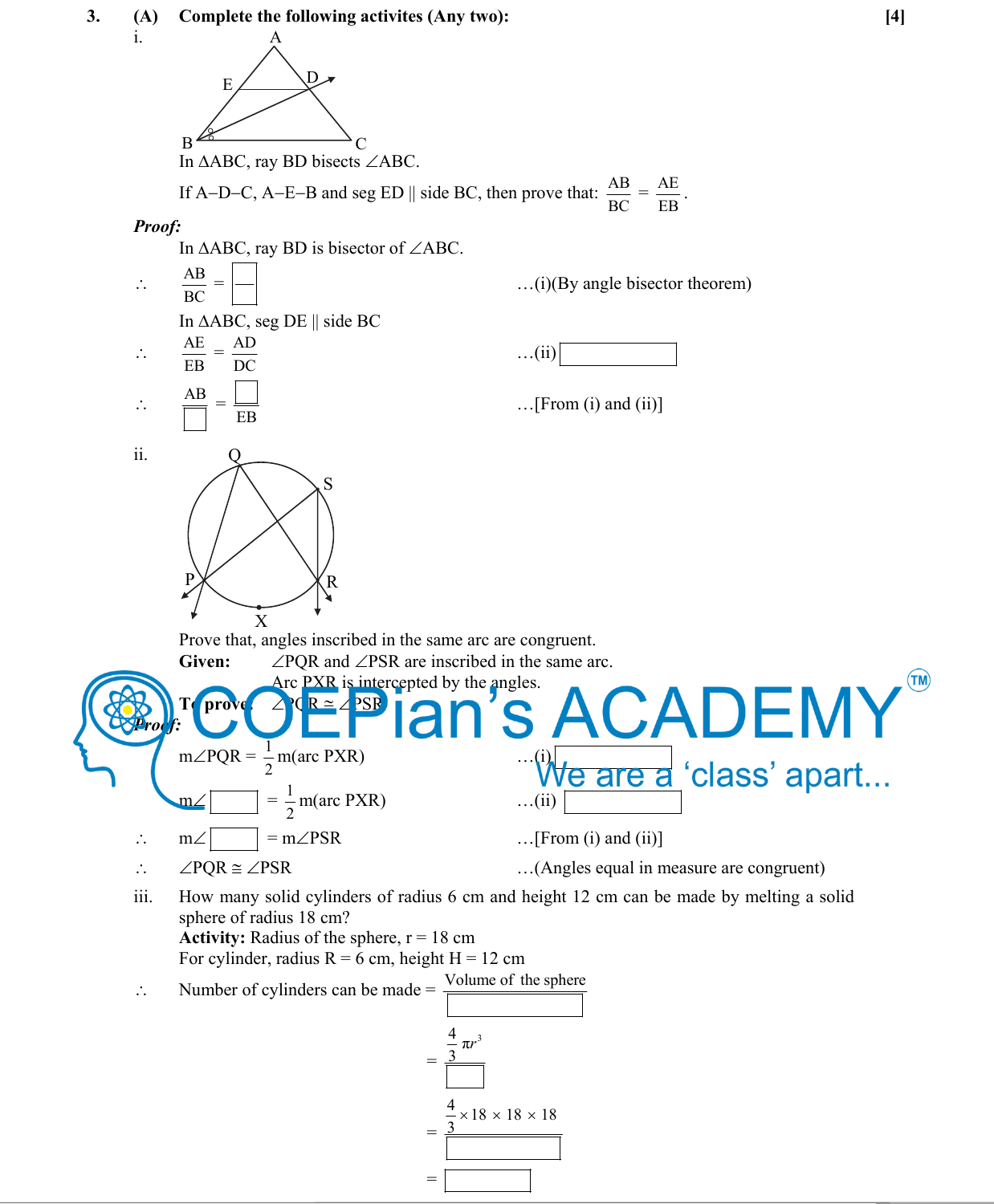#### **(B) Solve the following questions (Any two): [4]**



In right-angled  $\triangle ABC$ , BD  $\perp$  AC.

If  $AD = 4$ ,  $DC = 9$ , then find BD.

- ii. Verify whether the following points are collinear or not: A  $(1, -3)$ , B  $(2, -5)$ , C  $(-4, 7)$ .
- iii. If sec  $\theta = \frac{25}{7}$ , then find the value of tan  $\theta$ .

#### **4. Solve the following questions (Any three): [9]**

- i. In  $\triangle PQR$ , seg PM is a median, PM = 9 and  $PQ^2 + PR^2 = 290$ . Find the length of QR.
	- ii.

i.



In the given figure, O is centre of circle.  $\angle QPR = 70^\circ$  and m(arc PYR) = 160°, then find the value of each of the following:

- (a) m(arc QXR)
- (b)  $\angle$  QOR
- (c)  $\angle$ PQR
- iii. Draw a circle with radius 4.2 cm. Construct tangents to the circle from a point at a distance of 7 cm from the centre.

elevation is 60. What is the height of the tree?  $\Box$   $\Box$   $\Box$   $\Box$ 

Solve the following questions (Any one):<br>
A
We are a 'class' apart...<sup>[4]</sup> i.



When an observer at a time nee of 12 m from a tree, toks at the

A circle with centre P is inscribed in the  $\triangle ABC$ . Side AB, side BC and side AC touch the circle at points L, M and N respectively. Radius of the circle is r.

Prove that:  $A(\triangle ABC) = \frac{1}{2} (AB + BC + AC) \times r$ . A  $\sum_{E}$ 

ii.



In  $\triangle ABC$ ,  $\angle ACB = 90^\circ$ . seg CD  $\perp$  side AB and seg CE is angle bisector of  $\angle ACB$ .

Prove that:  $\frac{AD}{BD} = \frac{AE^2}{BE^2}$ .

 $(\mathsf{TM})$